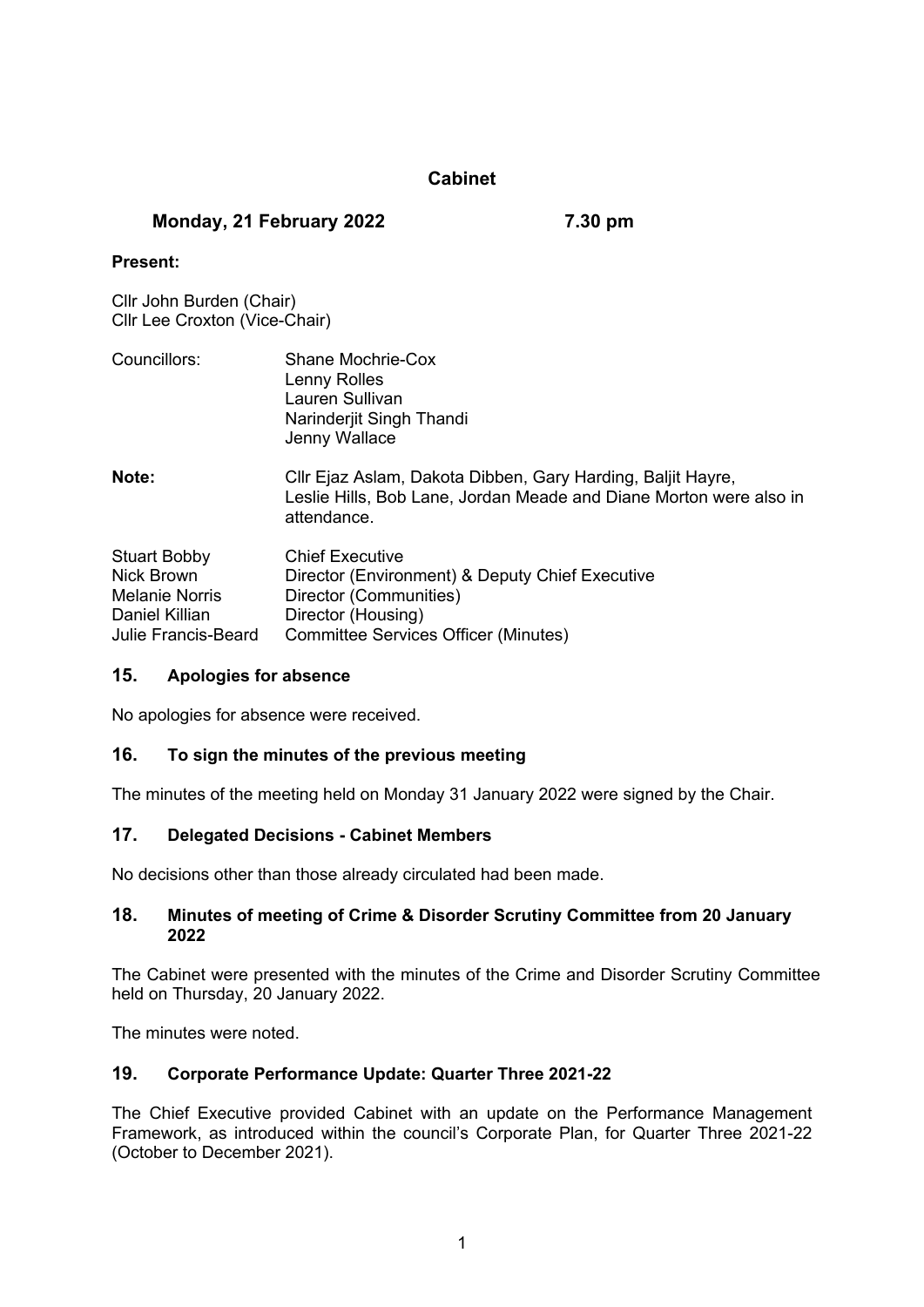The Cabinet Members highlighted some of their Performance Indicators:

Cllr L Rolles informed Cabinet that PI47 would be updated in time for the Commercial Services Cabinet Committee.

Cllr L Rolles reported that PI54 had increased, which was good news and was aware of a few schemes that are run by the council to get more younger people into employment.

Cllr Mochrie-Cox explained that PI13, the number of environmental enforcement actions taken, was a continuing trend of 84 despite holding 2 vacancies during this period. This work will continue and will give out a clear message that the council will take action and will enforce notices and have successful prosecutions.

Cllr Mochrie-Cox reported that although PI42 was slightly down from the first quarter, attendance in Q3 had increased due to the pantomime. Due to Covid, performances had been severely affected but the council had recently seen a good upturn of numbers and hoped this trend would continue.

Cllr Sullivan informed Cabinet that the number of net additional homes had increased and affordable homes delivered had doubled since last year. Resident unemployment had fallen in Q3. An increase of active businesses increased and by the increase of business breakfasts, brunch and dinners there is a very strong, vibrant business network in the borough. Issuing the Covid funds to businesses from the Government had been well received.

Cllr Croxton highlighted that the council is getting closer to 45% and is striving to achieve 50% of recycled waste. The percentage had gone down slightly and that was linked to the residual waste. With Covid there was significantly more waste but the council is still manging comfortably at 43,44,45 % of recycled waste but more education is required. With the use of bin hangers, the council is encouraging residents to keep all their waste within one bin over the two-week period. The council had struggled with the % of unacceptable levels of littering but looking around the town centre and discussing with residents these areas are now looking much cleaner. The council employed another 6 posts and cleaning is now covered, within the town centre, 7 days a week from 7am – 6pm across the town centre.

Cllr Thandi explained that during the pandemic, housing benefits were being distributed to residents much quicker than nationally.

The Leader highlighted that Q3 had a good level of performance especially coming out of Covid and the council will keep challenging and pushing forward.

The Cabinet noted the information contained within the report.

### **20. Update on GBC response to the COVID-19 Pandemic**

The Chief Executive provided Cabinet with an update on the activities of various council departments in the continued response to the COVID-19 pandemic since the last update in March 2021.

The Chief Executive guided Members through the report and highlighted the following key points: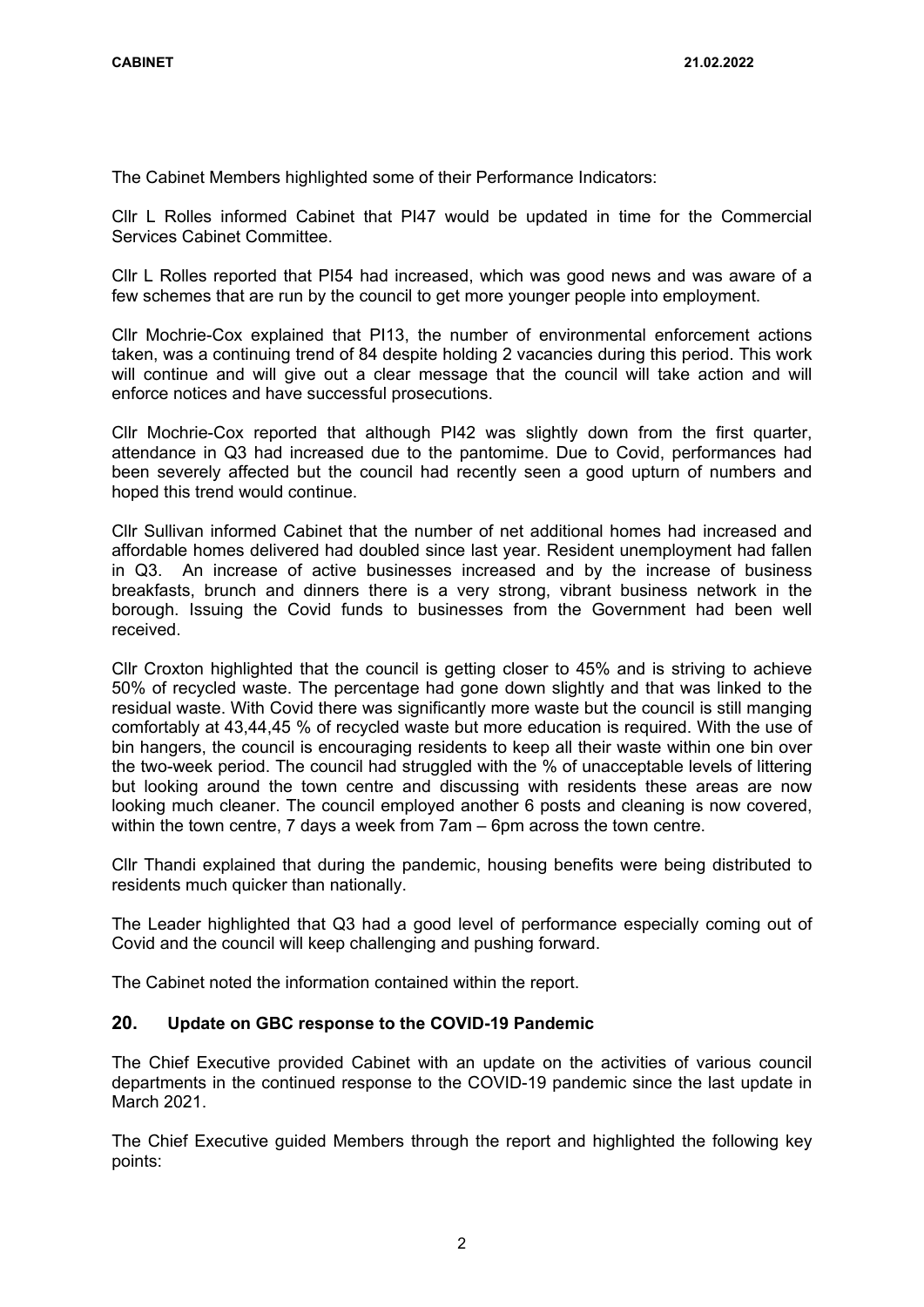- The overall financial support administered by the Council for local residents and businesses over the past year was just under £11m.
- The Woodville became a vaccination centre for the borough and over 104,000 vaccines were delivered.
- The council continued to support the NHS Test and Trace service in contacting over 600 cases who had tested positive and many of which required detailed record checks, door knocks and follow up calls to ascertain specific information.
- Procured and started running the Rough Sleeping Service which meant more overnight sleepers were taken off the streets.

The Leader thanked the Chief Executive and Officers for a detailed report. Covid has not gone away but we are going to have to learn to live with it. The report indicated that the council allocated a significant amount of government funds to residents and businesses within Gravesham. This report does not reflect the amount of time and effort that Officers have had to do on top of their day job and trying to keep within budget.

Following questions and comments from Members, the Chief Executive explained that:

- The rebate of £150 for Council Taxpayers living in Band A-D will not be easy to administer based on the limited amount of information received to date regarding the scheme. The expectation will be a direct payment made by Gravesham to all our council taxpayers in Band A-D on a day to be determined using bank details held for them. There are 34,000 A-D Band properties in the borough and only 14,000 of these pay by direct debit so the council holds their bank details. Once the information has been received from Government, the council will need to obtain 20,000 bank details from residents before the payment can be actually paid out. Nationally, this could introduce a significant fraud risk obtaining bank details and setting up a portal to administer this payment. The council and other local authorities / partners will experience a number of challenges including data protection information to overcome this, but more information will be received next week.
- The New Burdens funding could meet the costs of additional staff writing to residents to obtain the relevant information. The council currently does not know the quantum and so is unable to quantify what these costs will be.
- A portal will need to be developed for these repayments. It is unsure if each authority will need to develop this portal or whether it will be a Kent wide or national portal.
- As it stands at present, any resident living in a Band A-D property on the designated date will receive that payment even if they move out the next day which will mean the new resident will not receive the payment.
- Payments will be made to the named person on the council tax system. For example, for student accommodation the payment will go direct to the landlords not the students direct where rent is paid inclusive of Council Tax. Those occupants would not have an opportunity to claim the £150 but would have to liaise with their landlord.

The Leader thanked all the Officers involved and the council is appreciative of what they have done and will be doing.

The Cabinet were asked to note the updates provided in the report.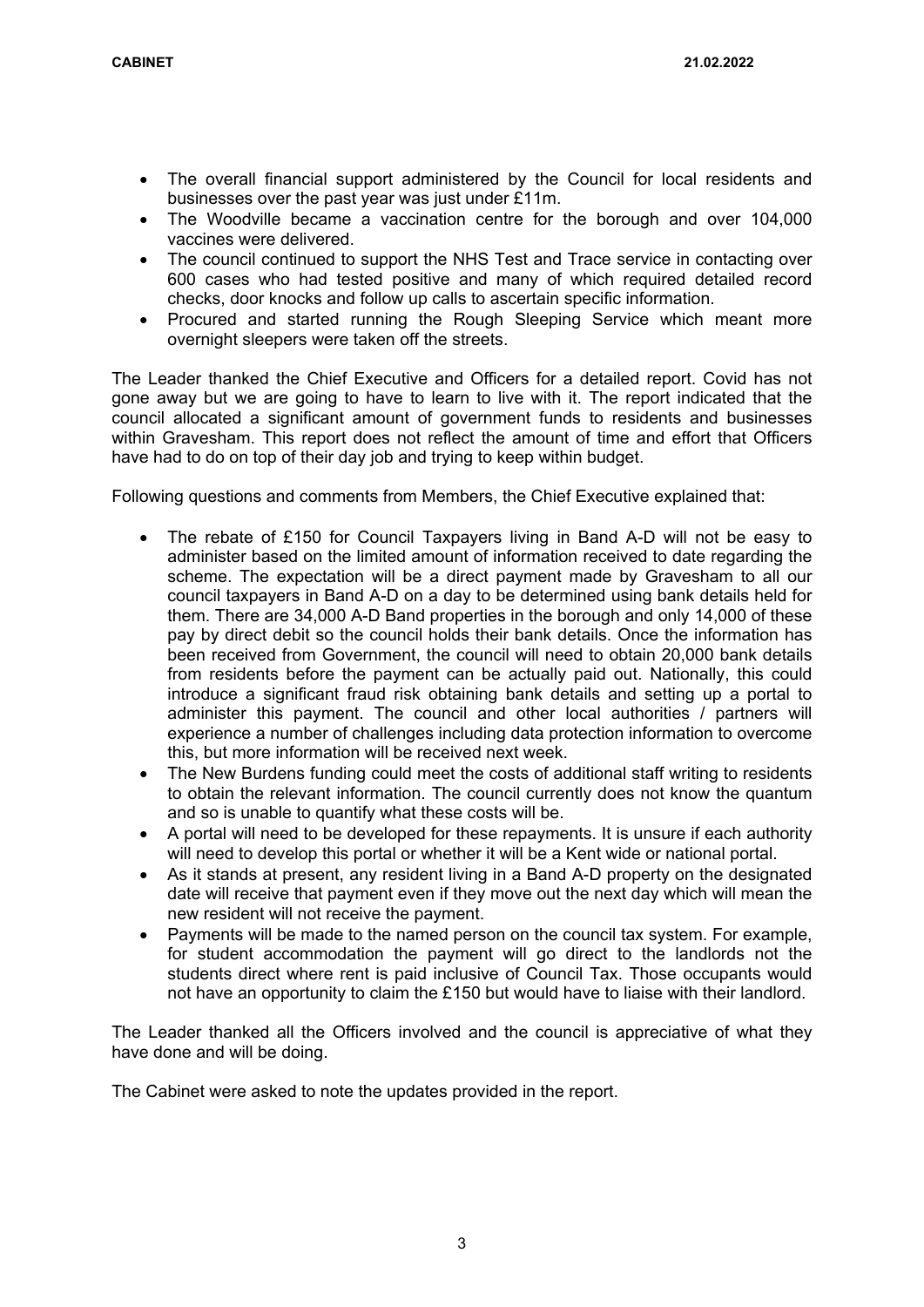#### **21. Cessation of the Revenues & Benefits Shared Management Arrangements**

The Chief Executive provided Cabinet with information on the cessation of the Shared Management Arrangement with Medway Council for the Revenues and Benefits service.

Since October 2019 Gravesham Borough Council and Medway Council have operated a shared management arrangement in relation to the Revenues and Benefits services at both authorities.

In practice, this has taken the form of a shared Head of Revenues and Benefits and a shared Revenues Manager, both employed by Medway Council and shared 50:50 between the two authorities.

A review was undertaken in January 2022 and taking into account a number of challenges and the introduction of the Council Tax Reduction Scheme (CTRS) and Low Income Family Tracker (LIFT), Medway Council formally served notice to cease the shared management arrangement from the end of March 2022.

It is therefore intended to put in place a new management structure for Revenues & Benefits at Gravesham from 1 April 2022. The proposed arrangements are set out below:

- Re-introduction of a Service Manager (Revenues and Benefits) to manage the Revenues and Benefits Service.
- Re-evaluation of the Assistant Manager (Revenues and Benefits) post to take into account the responsibilities of the post holder in respect of the Revenues Team.

The Cabinet noted and agreed with the report.

#### **22. KCC Kent Homeless Connect Service**

The Director (Housing) informed Cabinet of a decision recently taken by Kent County Council to allow the Kent Homeless Connect contract, which provides specialist housing and support to vulnerable people and households, to come to its natural end in September 2022 and to outline the impact this decision is likely to have locally.

This will involve the removal of £5m funding from their budgets.

The current Kent Homeless Connect contract was established in 2019 by Kent County Council (KCC) to provide support to vulnerable adults at risk of becoming homeless or experiencing homelessness within Kent with complex needs such as mental health issues, struggling alcohol abuse and known difficulties.

If left unsupported by KCC, it would place a burden on other support services offered by KCC such as Specialist Children's Services, Adult Mental Health, and Safeguarding if no such service existed. In addition to this, other public agencies such as NHS, Probation Services, Community Safety, Public Health, etc. would also see additional burdens.

The current contract to set to come to an end in September 2022 and with no option to extend it. Throughout 2021, Gravesham Officers formed part of the working group established by KCC to create tender documents to re-procure the service. However, following some announcements from Government in late December 2021 KCC announced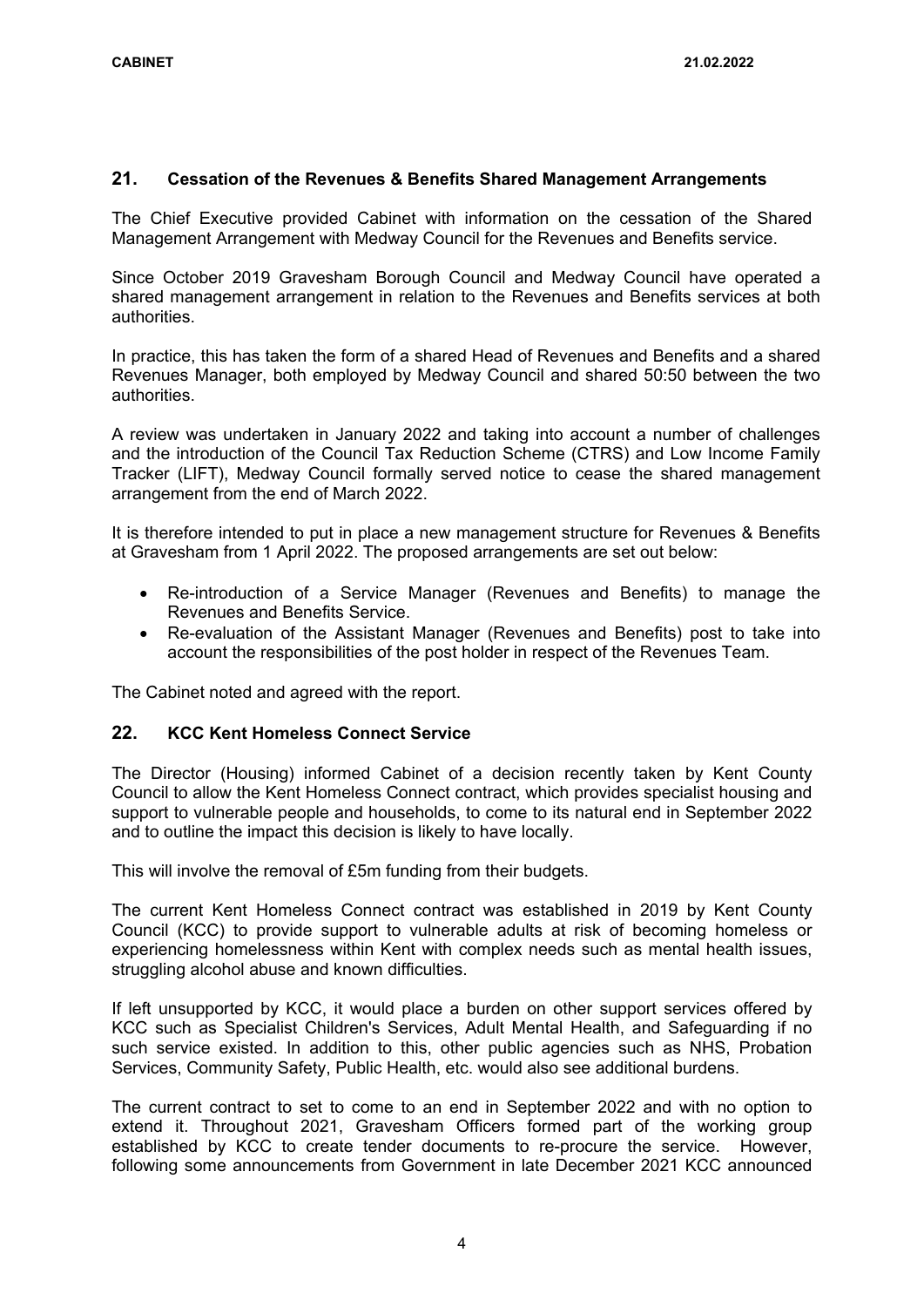they would need to make savings of £5m which would be taken from the budget and would not be replacing the Kent Homeless Connect contract.

Current services are delivered by two partners, Look Ahead and Porchlight. These agencies provide a significant amount of support in our borough most notably supported accommodation. We currently have 14 single people in supported accommodation and at this point it is unclear what the transitional arrangement will be put in place by KCC.

The removal of this service will leave a significant gap in the service provision, and it is likely to increase the number of people sleeping rough on our streets with complex health issues.

It is estimated the public sector will incur costs of £8m per year with the removal of this service.

KCC did not consult on its decision to cease the Kent Homeless Connect contact. Despite deciding to cut the funding, KCC have not yet undertaken a quality impact assessment or given its rationale to cut this service above the many other providers. They have not set out how they intend to mitigate the burden they highlighted in other services area in the original report.

The decision to remove the £5m was formalised by KCC at their budget setting meeting earlier this month and they now intend to complete risk assessments and quality impact assessments relating to the decision before the end of the contract.

The Director (Housing) is seeking Cabinet approval to agree to form a working group to engage with the current providers over the coming months to fully understand the impact.

The Leader thanked the Director (Housing) and Officers for a detailed report, but this is not good news for Gravesham. Gravesham found out about these changes at 5pm on New Year's Eve and Officers working within the Kent Homeless Connect Service were unaware. No District Leader, within Kent, supports this change. There has been a lack of consultation and understanding for residents throughout Kent.

As a borough we have a duty to the homeless, unfortunately we do not have the budget or resources for all the social services aspects. Kent have a legal duty to people under 25 where there are complex needs and vulnerabilities but Gravesham are not equipped to deal with the necessary support for people with acute mental health and dependency issues, that is Kent's role. This service will be phased out from September onwards and the council hopes that a way forward will be found.

The Leader informed the Cabinet that Kent had not yet considered the environmental and equality impact and had not completed a risk assessment. The Leader hopes that people in Kent will not suffer with the service being cut.

Following questions and comments from Members, the following was discussed:

- Members of the Cabinet expressed their anger and dismay at the decision being made by KCC and the fact that no equality and impact assessment had been undertaken.
- Members asked whether other agencies could provide a joint and cohesive response to work together in partnership rather than only one unitary authority in Kent. The Director (Housing) explained the council was going to ask for an impact assessment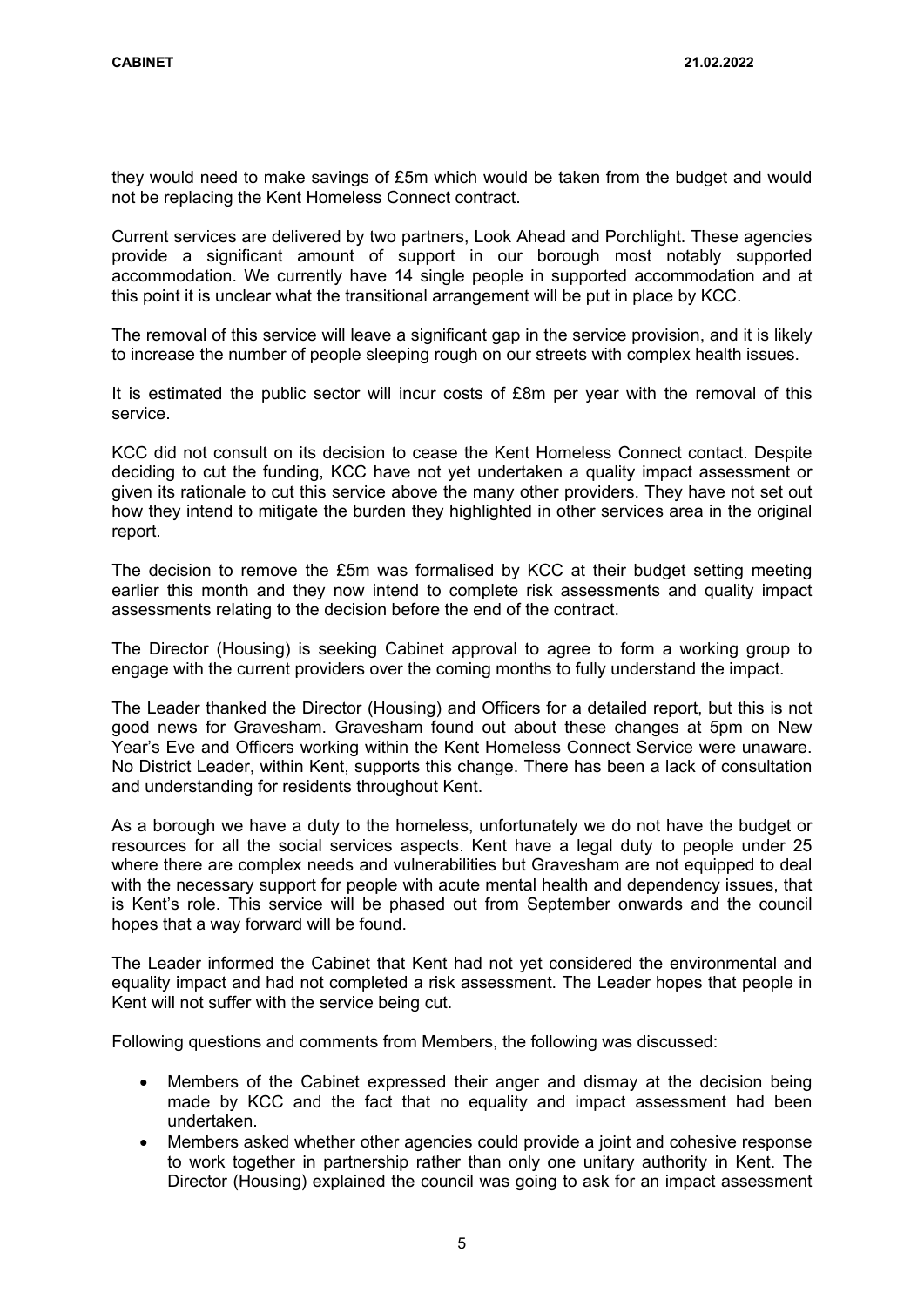to be completed and the third sector partnership to continue to protect the service without any additional cost to the council.

- In the report from 2017, there was a recognition of duplication and gaps in the service but no recommendation that there could be a better service or a retender of the service.
- The Leader felt that a judicial review of the decision was unlikely.
- Members said they hoped Kent Leaders would respond and if the point could be made to local residents as to where the decision was made.
- The decision to cease this service will hit the most vulnerable people sleeping on the streets, with nowhere to go.

The council has a duty to the homeless and the council will do their duty as this group of people are the most vulnerable, but Kent also has a duty to fulfil to protect and safeguard them and hopefully move them back into normal society. There needs to be a way of solving this, the Government will need to be involved.

Cabinet noted the KCC decision and agreed to form a working group to engage with the current providers over the coming months to fully understand the impact locally and explore the potential of protecting the current service provision through alternative ways of working outside of Gravesham Borough Council funding.

### **23. Queens Platinum Jubilee Celebrations**

The Director (Communities) provided the Committee with an update on the events that will take place to mark the occasion of the Queens Platinum Jubilee.

In 2022, her Majesty the Queen has become the first British Monarch to celebrate a Platinum Jubilee, marking seventy years of service to the country.

As part of those celebrations, there will be year-long Platinum Jubilee celebrations planned and there is an extended bank holiday, from Thursday 2 to Sunday 5 June. It is an opportunity for communities and people to come together to celebrate.

Working in conjunction with the horticultural team and the housing directorate the Queen has asked that the country celebrates through the Queen's Green Canopy which is encouraging organisations, businesses, voluntary groups and councils to create a network of trees that will help support the environment and fight the climate crisis.

As part of that the council has an extensive scheme for Woodlands Park including a sensory garden which will be the first sensory play equipment supplied by the council within the borough and that will replace the broken and unused crazy golf course in Woodlands Park.

Planting of trees in Windmill Hill and the beacon will be replaced and reinstated with a flower bed around the base of the beacon along with new seating in that area and a tree will be planted at the top of Windmill Hill.

Further tree planting schemes will be at Istead Rise and Camer Park.

Thousands of spring bulbs will be planted across the borough and in addition to what we have done during the Remembrance period the horticultural team will be spraying on 80 crowns which will appear in greens spaces around the borough.